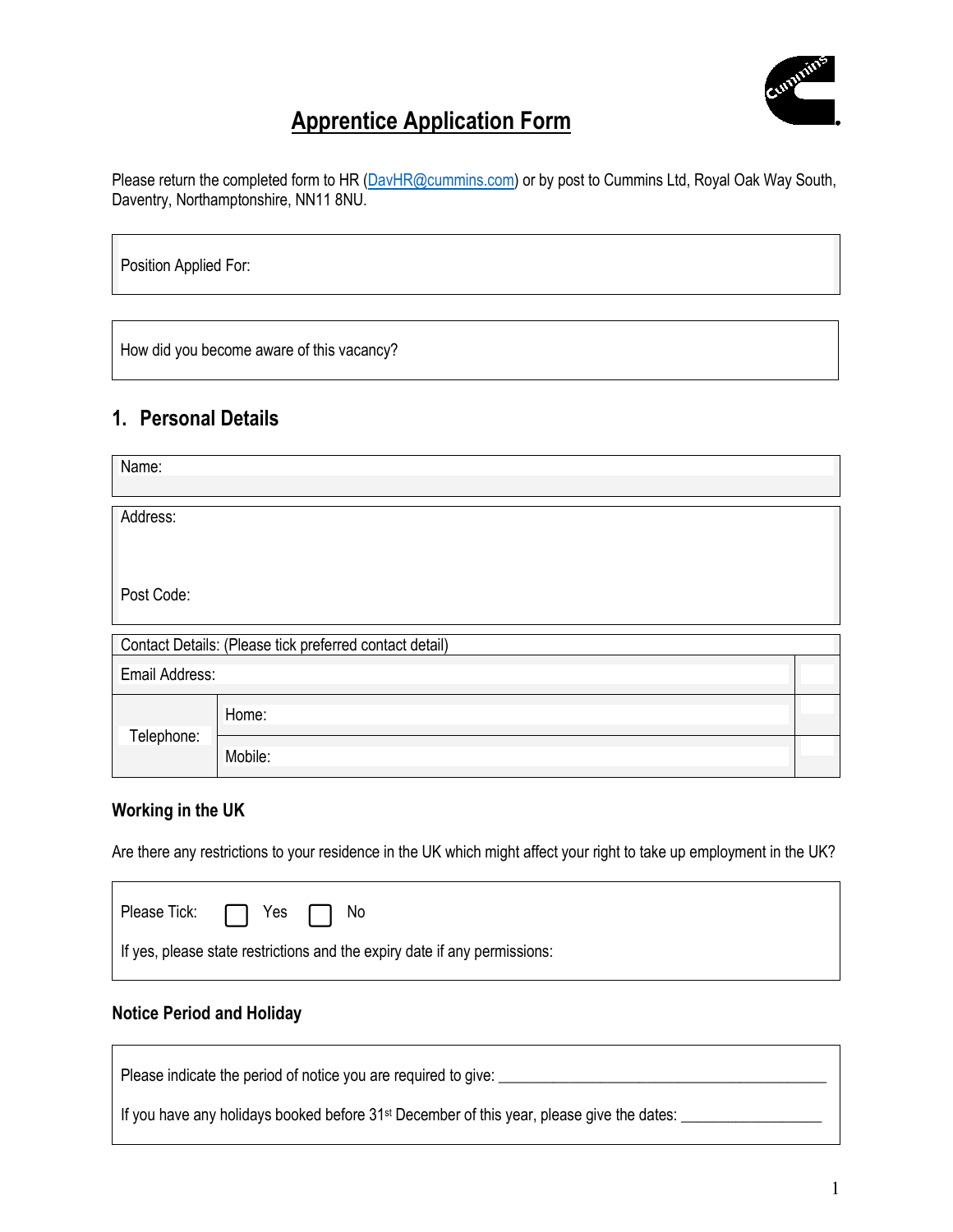# **2. Work Experience & Employment History**

Please give details of all jobs held including part time and unpaid work, starting with your current or most recent employer.

| Employer &<br>Address | Length of<br>Employment /<br>Experience | Job Title -<br>Main Duties | Reason for<br>Leaving |
|-----------------------|-----------------------------------------|----------------------------|-----------------------|
|                       |                                         |                            |                       |
|                       |                                         |                            |                       |
|                       |                                         |                            |                       |
|                       |                                         |                            |                       |
|                       |                                         |                            |                       |
|                       |                                         |                            |                       |

## **3. Qualifications, Professional Training & Development**

| Qualifications | Year<br>Gained | Results<br>(Include Predicted Results) | School, College<br>or University |
|----------------|----------------|----------------------------------------|----------------------------------|
|                |                |                                        |                                  |
|                |                |                                        |                                  |
|                |                |                                        |                                  |
|                |                |                                        |                                  |
|                |                |                                        |                                  |
|                |                |                                        |                                  |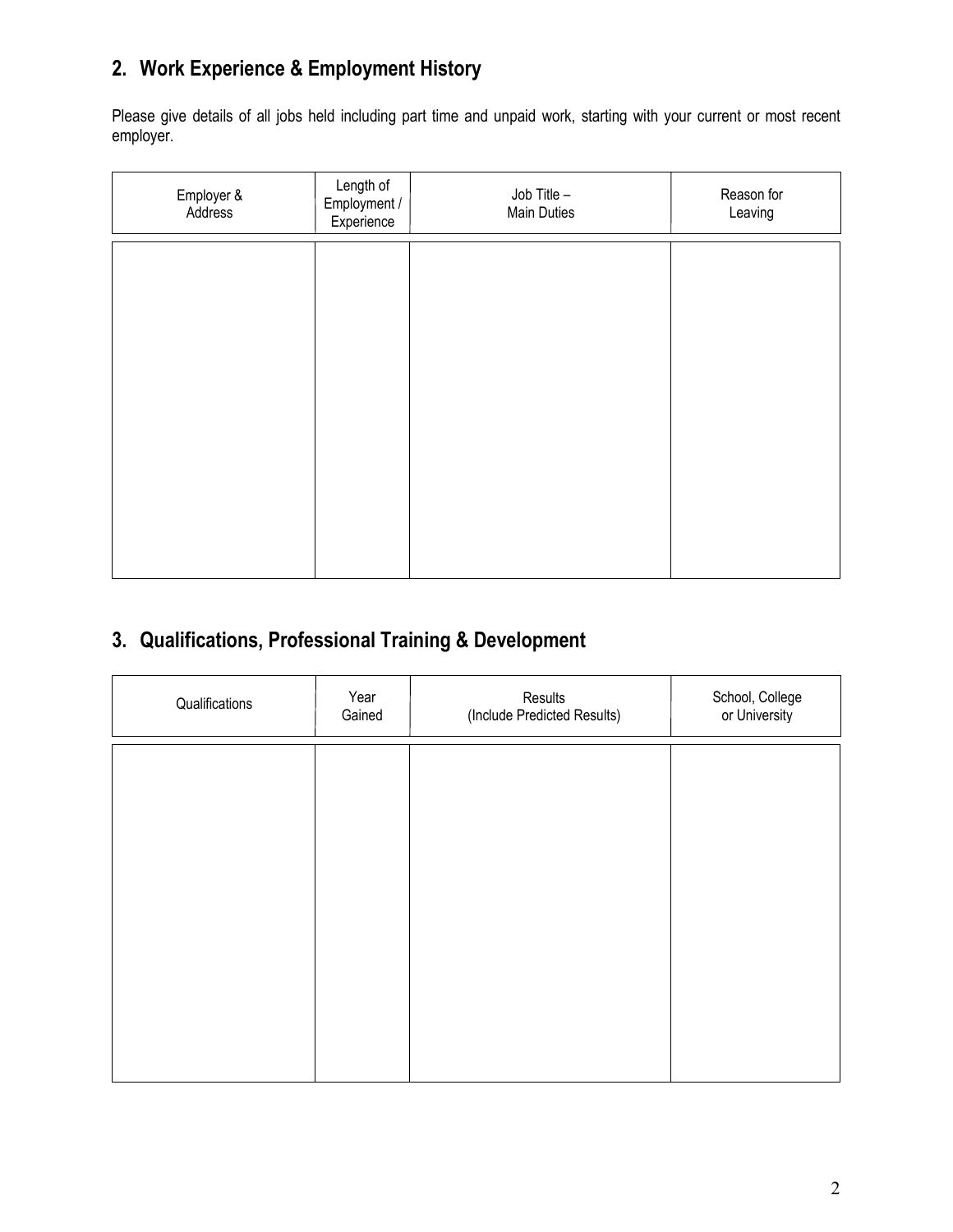### **4. Reasons for Applying**

Please explain how your knowledge, skills, experience and personal qualities make you a suitable candidate for the Cummins Apprenticeship scheme.

### **5. Personal Development**

Personal Development (Include any courses, school clubs, membership, voluntary work or responsibilities you consider relevant, with outcomes where applicable)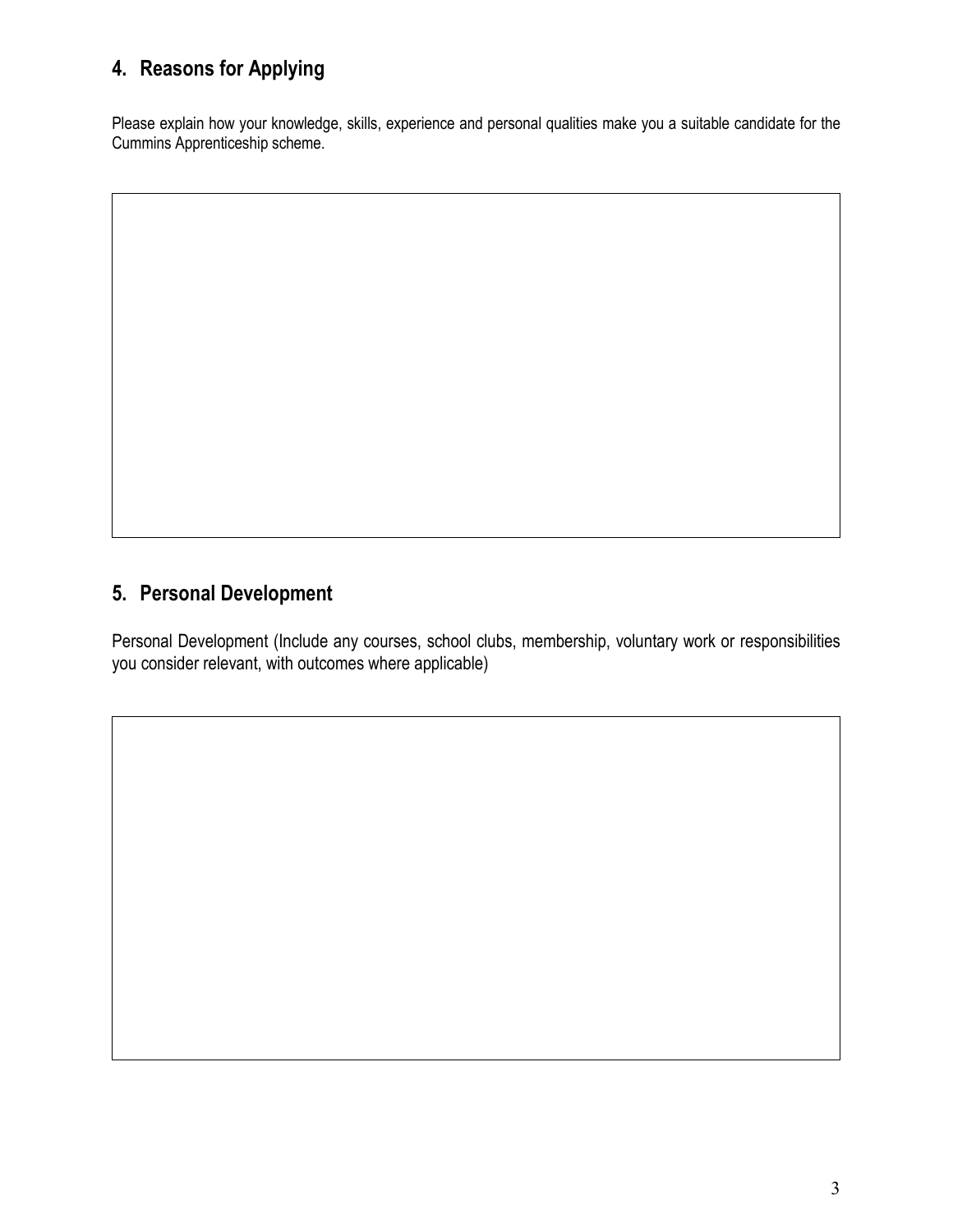## **6. Hobbies & Interests**

#### **7. General**

 $\mathsf{r}$ 

 $\Box$ 

|  | $\Box$ Do you have a current UK driving licence which enables you to drive in the UK? $\Box$ Yes $\Box$ No |  |  |
|--|------------------------------------------------------------------------------------------------------------|--|--|
|  | Is it:   Full   Provisional   LGV   PCV Licence                                                            |  |  |

| Do you have any access requirements, health conditions or disability that require us to make adjustments should |  |
|-----------------------------------------------------------------------------------------------------------------|--|
| you be invited for interview?                                                                                   |  |

If so, please state here:

| Have you ever been convicted for a criminal offence that we should be aware of given the nature of the position you<br>are applying for?                                                                                                                                                                                                                                                                        |  |  |  |  |
|-----------------------------------------------------------------------------------------------------------------------------------------------------------------------------------------------------------------------------------------------------------------------------------------------------------------------------------------------------------------------------------------------------------------|--|--|--|--|
| Please Tick:     Yes     No<br>If Yes, please provide details:                                                                                                                                                                                                                                                                                                                                                  |  |  |  |  |
| You are not required to provide information regarding spent convictions under the Rehabilitation of Offenders Act<br>1974. However, if you fail to disclose a criminal conviction which is not spent and would have had a material<br>influence on whether or not we would have offered you the position, we reserve the right to withdraw any offer of<br>employment or terminate your contract of employment. |  |  |  |  |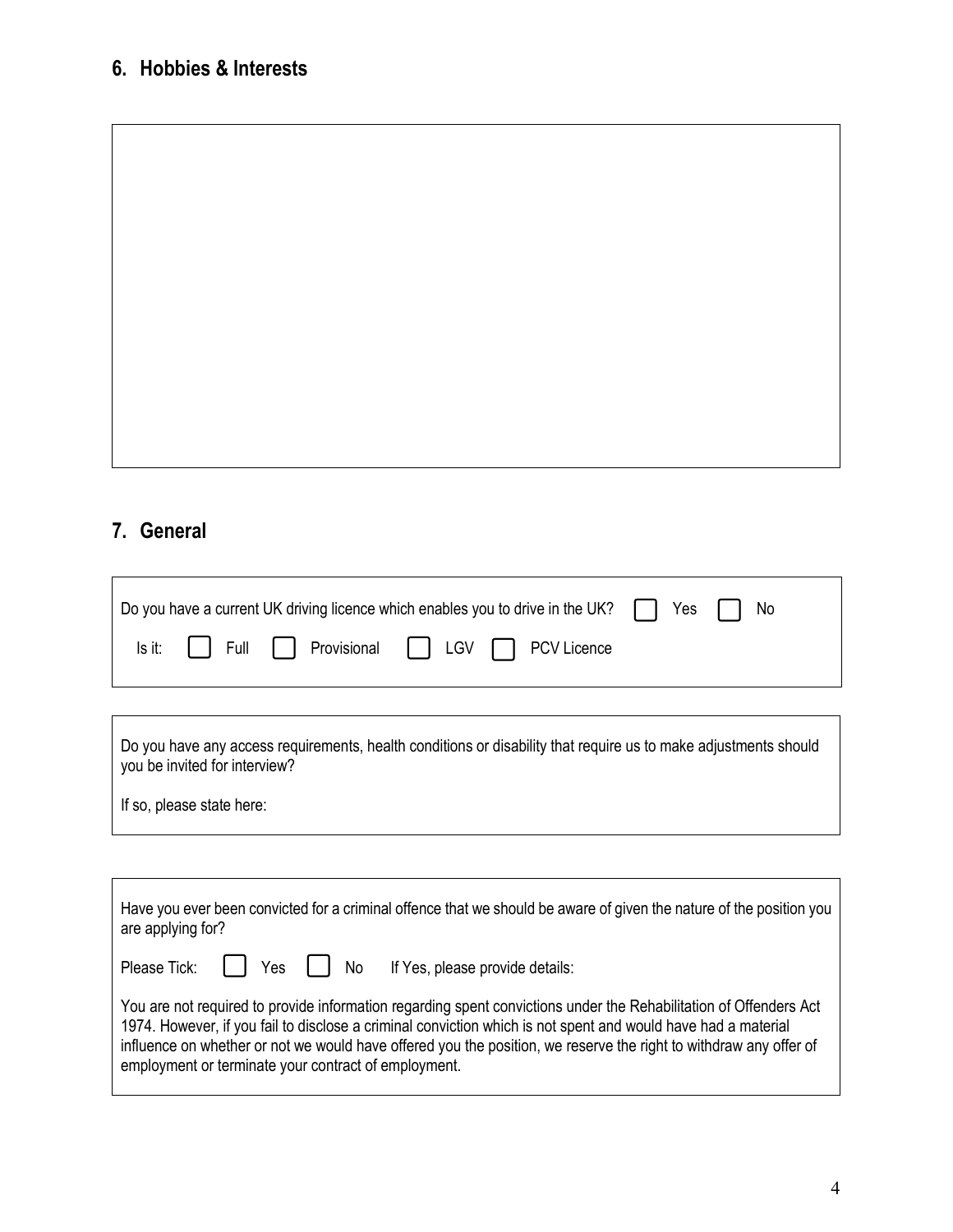#### **References**

Please indicate two people who can provide references – one of whom should be your present/most recent employer and a school /college reference if applicable:

| Name:<br>Job Title:<br>Address: | Name:<br>Job Title:<br><u> 1980 - Andrea Andrew Maria (h. 1980).</u><br>Address:                              |  |
|---------------------------------|---------------------------------------------------------------------------------------------------------------|--|
| Tel No:<br>Email:               | Tel No:<br>Email:                                                                                             |  |
| appropriate)                    | give / do not give permission to take up my references prior to an offer of employment being made. (Delete as |  |

#### **Data protection**

Information from this application may be processed for purposes registered by the Employer under the Data Protection Act 1998. Individuals have, on written request and on payment of a fee the right of access to personal data held about them.

I hereby give my consent to Cummins processing the data supplied in this application form for the purpose of recruitment and selection.

| $\sim$<br>וכ |  |
|--------------|--|
|              |  |

#### **8. Declaration**

Declaration: I declare that the information I have given in this application form, as well as my CV and any other documentation, is accurate and true. I understand that providing misleading or false information will disqualify me from appointment OR, if appointed, may result in my dismissal.

| $\sim$ | $-$   |
|--------|-------|
| .      | JAIP. |
| ЭĽ     |       |
|        |       |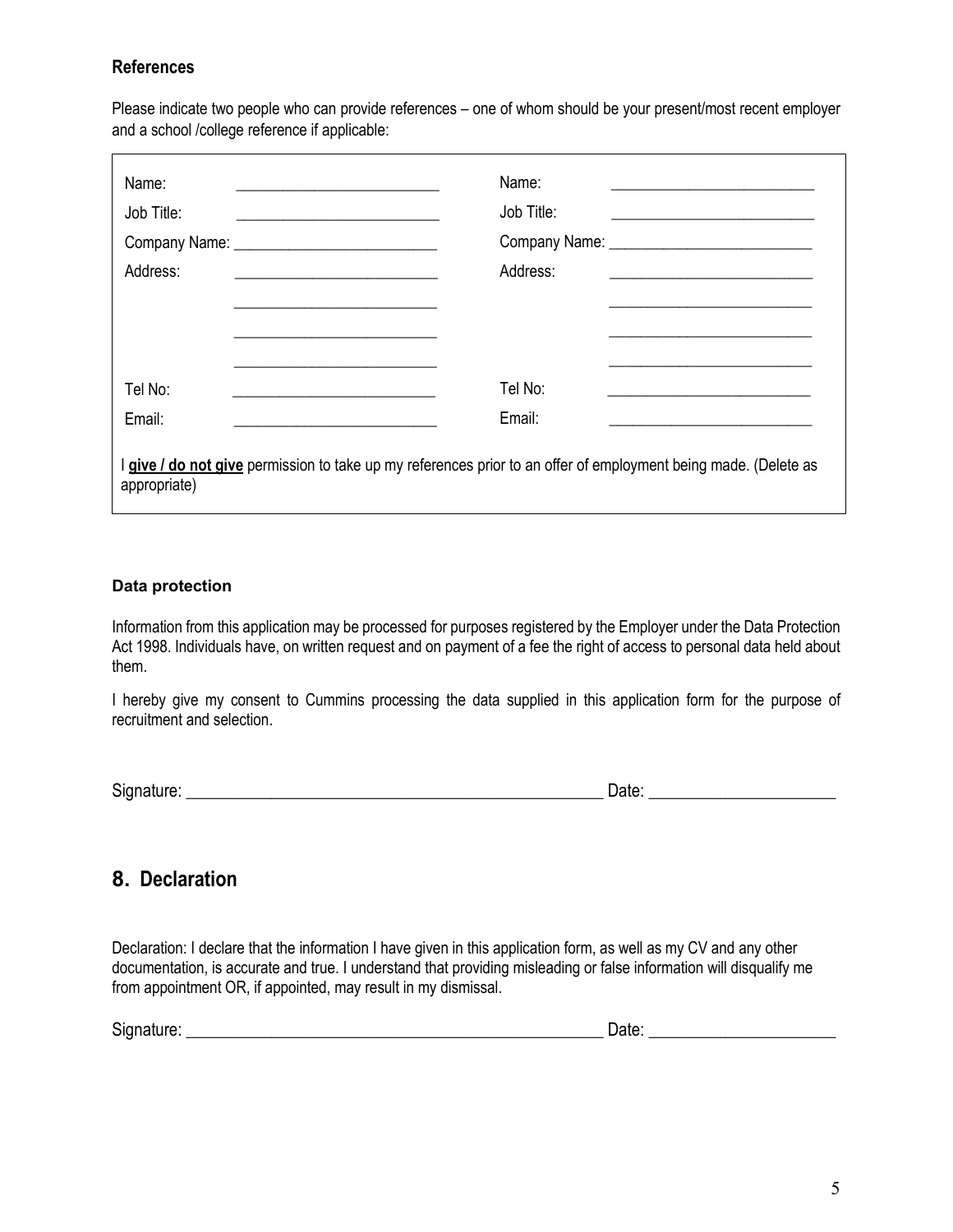# **Additional Information**

Please include any information which may support your application.